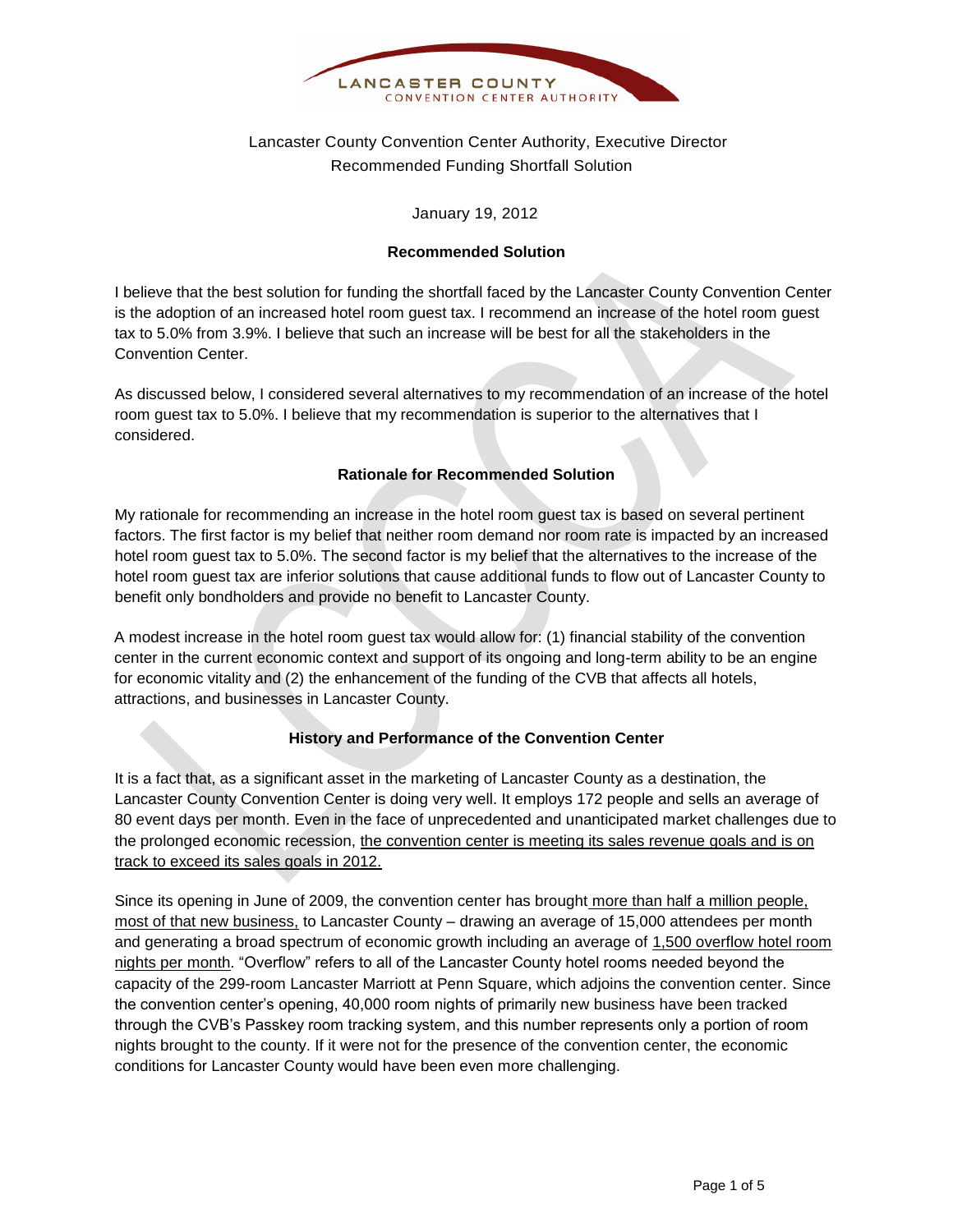The economic impact of the convention center and the increased marketing revenue received by the CVB from the hotel room guest tax has been, and will continue to be, significant. It is imperative that we continue to keep both organizations positioned for long-term sustainability.

### **Benefit of the Hotel Room Guest Tax and Excise Tax**

For more than 10 years, the community of Lancaster County has benefited from a robust destination marketing effort under the leadership of the PA Dutch CVB (CVB). That marketing effort is funded in large part by the county's 3.9% hotel room guest tax and 1.1% excise tax.

Currently the combined tax stands at 5%. Of that 5%, 100% of the 1.1% excise tax goes to the CVB for destination marketing. The remainder, the 3.9%, is shared, with 20% going to the CVB for destination marketing and 80% to the Lancaster County Convention Center Authority to meet the publicly owned convention center's bond obligations and to supplement operational costs.

Note that neither the hotel room guest tax nor the excise tax is by any means an income on gross receipts tax. Those taxes are paid by consumers who occupy hotel rooms and are not paid by hotel owners or operators.

# **Economic Challenges**

The LCCCA must maintain the required reserves to meet its bond requirement and preserve current favorable interest rates, cover operating costs of the convention center, and create reserves for the upkeep of the convention center.

The CVB must continue to receive critical funding (its 20% of the current tax revenue equates to approximately \$900,000 a year) that it uses to market the county as a destination. (Of note, the CVB recently lost \$1 Million in annual funding that it previously received from the Commonwealth of Pennsylvania, so the current funding is all the more crucial.)

## **Ramifications of Funding Shortfall**

As an economic engine, the convention center (like the majority of convention centers) was planned to have its bond requirements and operational expenses supported by the county-wide hotel room guest tax. Because of the impact of the recession, the hotel room guest tax has been insufficient to meet funding requirements.

### **Where We Are Now**

The shortfall of hotel room guest tax funding means that an immediate solution is needed to maintain crucial positions of strength for both the convention center and the CVB in order to benefit the county overall.

We are at a critical juncture, and we must arrive at a viable solution to resolve this funding shortfall and its very serious ramifications.

## **The Default Solution**

If no action is taken, I anticipate that, as a result of a cash shortfall and in accordance with county ordinance, beginning April 2012 the bond holders of the convention center will receive 100% of the 3.9% hotel room guest tax revenue (instead of the current 80%, with the other 20% going to the CVB for destination marketing).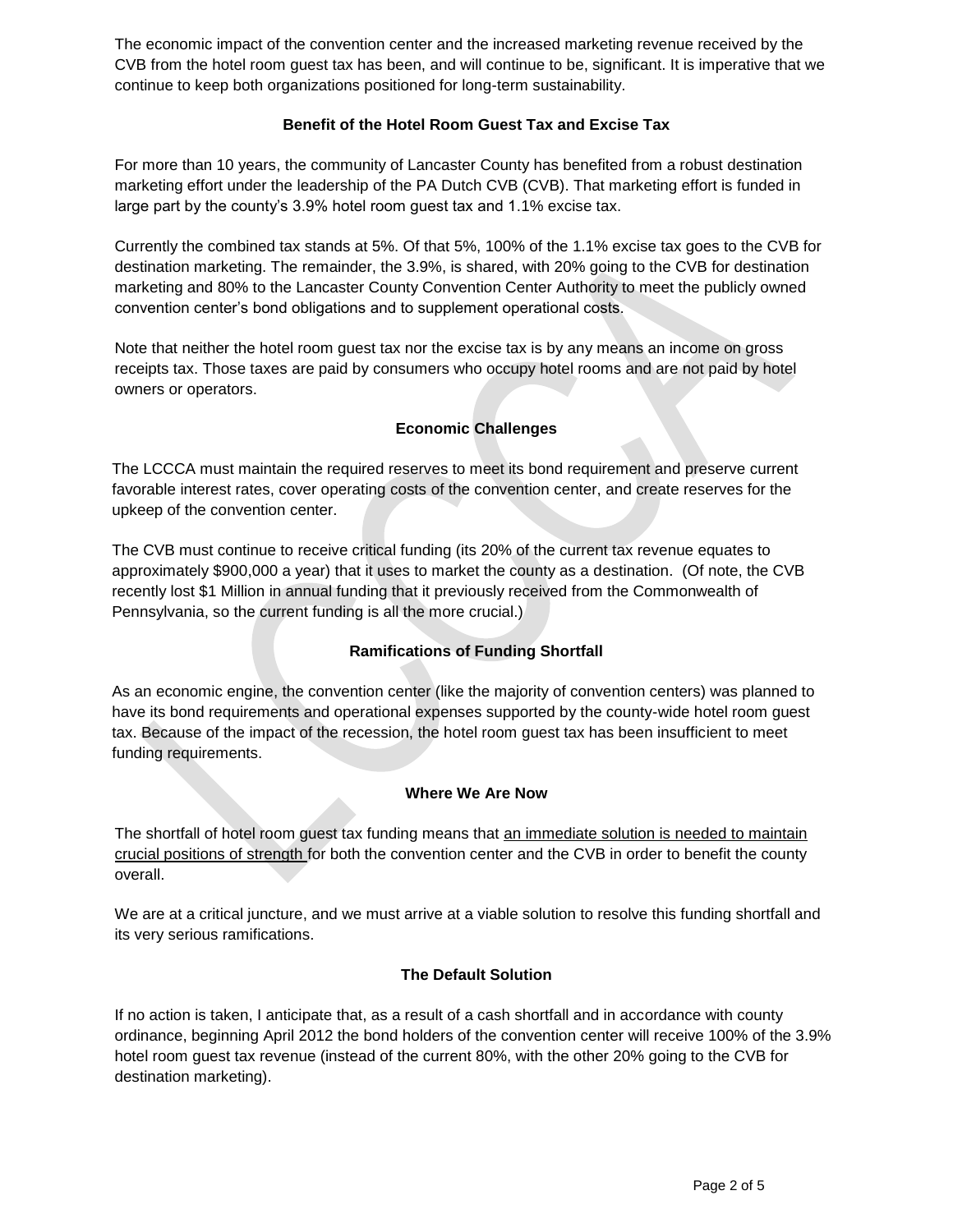That provision of the county ordinance was established by the County Commissioners to facilitate the bond funding required by the public sector convention center authority. Therefore, under the current terms of the bonds, an impending action of the bond holders to divert the CVB's 20% share of the current 3.9% hotel guest room tax is expected at the end of the first quarter of 2012.

This action will result in 100% of the hotel guest room tax revenue going to the bond reserves required by the bond holders. The CVB will continue to receive 100% of the 1.1% excise tax.

However, if that occurs I believe that there will *still* be insufficient funding to meet the LCCCA's bond obligations for the following two reasons:

- 1. The LCCCA's interest rates on its existing bond indebtedness will increase, resulting in an increase in borrowing costs of approximately \$381,000 per year.
- 2. Since the \$900,000 (the 20% of the current 3.9% hotel room guest tax) per year that currently goes to fund the CVB's destination marketing would be diverted away from that purpose, and since the CVB has only a finite amount of reserve (estimated to be at most three years), the capability to market Lancaster County as a tourism and meeting destination will be severely hampered resulting in a likely decline in tourism in Lancaster County.

### **My Recommended Solution**

Lancaster County could increase its hotel room guest tax from 3.9% to 5% so that the 80% of that revenue that goes to the bond reserves (as required by the LCCCA bond documents) would be enough to satisfy its obligations, and the CVB would continue to receive its 20% of the tax to achieve and further strengthen its crucial mission of marketing Lancaster County.

A hotel room guest tax increase of 1.1% (approximately one dollar per average hotel room night) would benefit (1) the convention center **and** (2) the CVB's destination marketing — the primary engine for attracting visitors to Lancaster County — **and** (3) the broad spectrum of hotels and businesses across the county affected by tourism.

The hotel room guest tax is paid by consumers, not by hotel owners. It is not an income or gross receipts tax. It is a tax paid by hotel guests. The proposed 1.1% increase would equal about one dollar on the average county hotel room rate of \$90. The new rate would still be absolutely in line with regional and metropolitan markets.

I am confident that such a small hotel room guest tax adjustment would have no impact on demand for hotel rooms in Lancaster County.

The overall result of this solution is that more money will flow into the County, in the form of the increased hotel room guest tax, and that the money will be available to fund the debt and operation needs of the Convention Center and to provide the CVB with the funds necessary for it to promote Lancaster County as a destination market. This solution would also avoid the incurrence of increased interest expense under the county ordinance mechanism currently in place.

### **Call for Action**

In fact I have looked at several different alternatives in conjunction with our lenders and bondholders before concluding that the recommended option was the most viable. Other options could be explored over time but the tax increase and "Event Attraction Plan" is needed urgently and unequivocally as a key solution to keep the convention center in a sustainable and strong position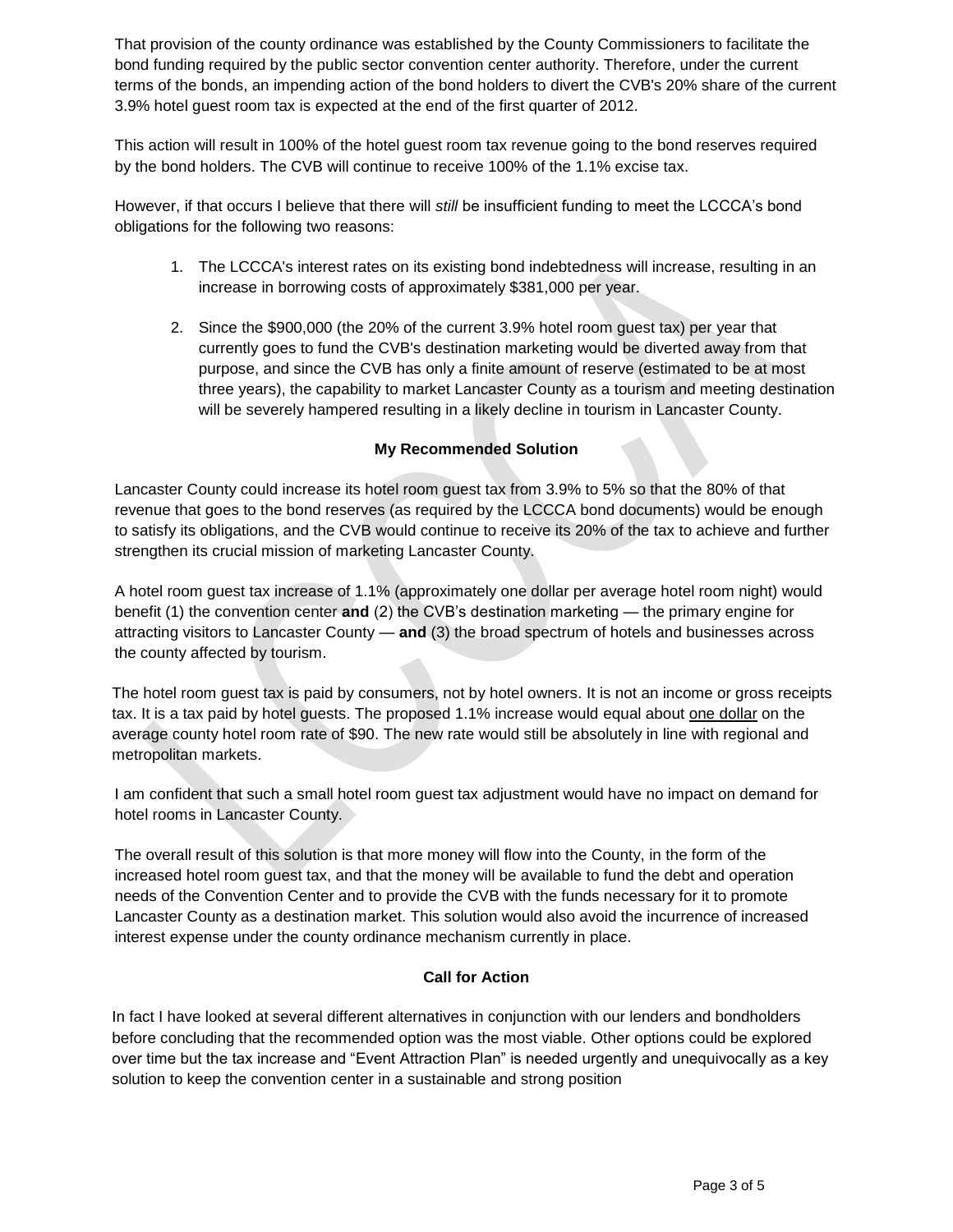I recognize the PDCVB has established a taskforce to review this matter as it relates to their operation, with the goal of forwarding a solution. It is my hope their efforts are expedited to avoid any delay in their funding, and that their solution be congruent with a timely sustainable solution for the LCCC.

Time is of the essence and I ask all constituents and stakeholders to work together to gather the facts and consider the solution that will be best for Lancaster County.

### **About the Lancaster County Convention Center Authority**

*The Lancaster County Convention Center is a publicly owned entity under the direction of the Lancaster County Convention Center Authority. The Lancaster County Convention Center Authority is established under the Municipal Authority Act of 1945 and the Third-Class County Convention Center Authority Act.* 

*The Convention Center Authority is run by a seven-member volunteer board, which is appointed by city and county officials. The LCCCA board was charged with developing a unique and inviting convention/ exhibition venue with an integrated privately owned first-class lodging facility.* 

#### *LANCASTER COUNTY CIONVENTION CENTER AUTHORITY MISSION*

*Provide an inviting, well managed and well maintained Lancaster County Convention Center facility for guests.*

#### *OUTCOME:*

*Lancaster County Convention Center contributes to the economic development of the City of Lancaster and Lancaster County.*

### *STRATEGIC PRIORITIES*

- *Assure LCCCA's long- term financial sustainability*
- *Cultivate strategic working relationships*
- Inform and educate the public regarding the LCCCA's structure and operations
- *Inform and educate the public regarding the LCCCA's finances*
- Advocate for retaining existing tourism attractions, lodging facilities, and events
- *Advocate for new and more tourism attractions, lodging facilities, and events*
- *Attract Priority One and Priority Two events*
	- o *Priority One: 500 room nights on peak nights*
	- o *Priority Two: 350 room nights on peak nights*
- *Advocate for implementation of county wide conference, service, and event fees*
- *Advocate for necessary infrastructure to support the Convention Center*
- *Maintain the development potential of the LCCCA's historic properties*
- *Appropriately develop the LCCCA's historic properties*